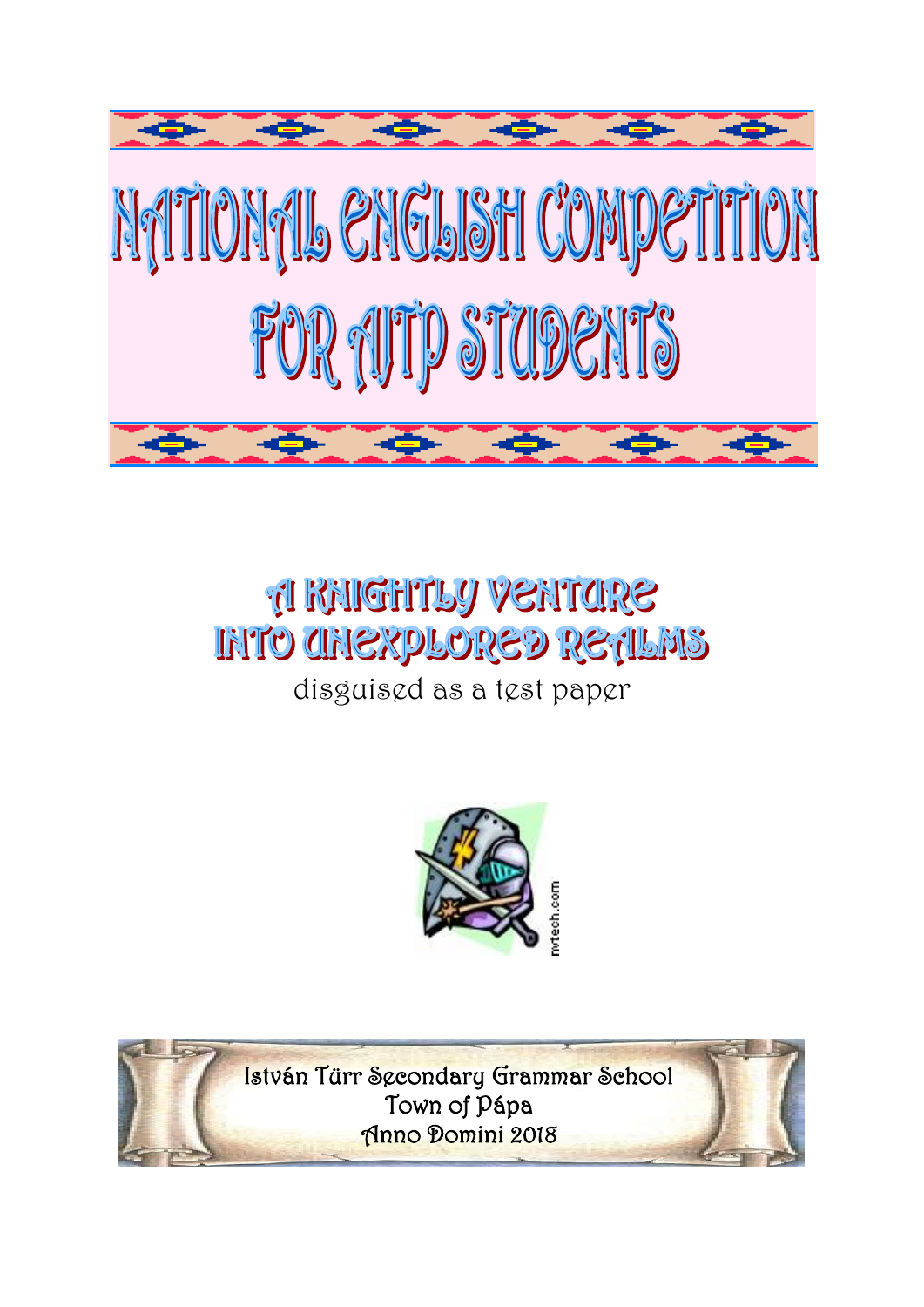



Read through the following text and do Exercises 1 and 2.



**Who was Buffalo Bill?**

The name "Buffalo Bill" is one of the most famous names in the history of the West. Once Bill was known as a great fighter and a great hunter. Today people prefer to remember other sides of his character. Later in his life he was a great *showman* and one of the first people to see that it was necessary to protect America's natural environment.

Buffalo Bill Cody was born on a farm in Scott County, Indiana, on 26<sup>th</sup> February 1846. At age 12, Bill killed his first Indian.

In those days, life in the American West was a constant **struggle** for survival, and Indians and white **pioneers** would fight to the death to protect their homes and their people.

Clearly, young Bill was a **tough** boy, who knew what he was doing. Before he was 13, he was an expert horse-rider and very good with a gun; and in those days, when the West was wild, that meant he had excellent qualifications for a job.

Before the age of twenty, Bill left home and took a job with the Pony Express Company, and very soon he became reputed as one of their best riders.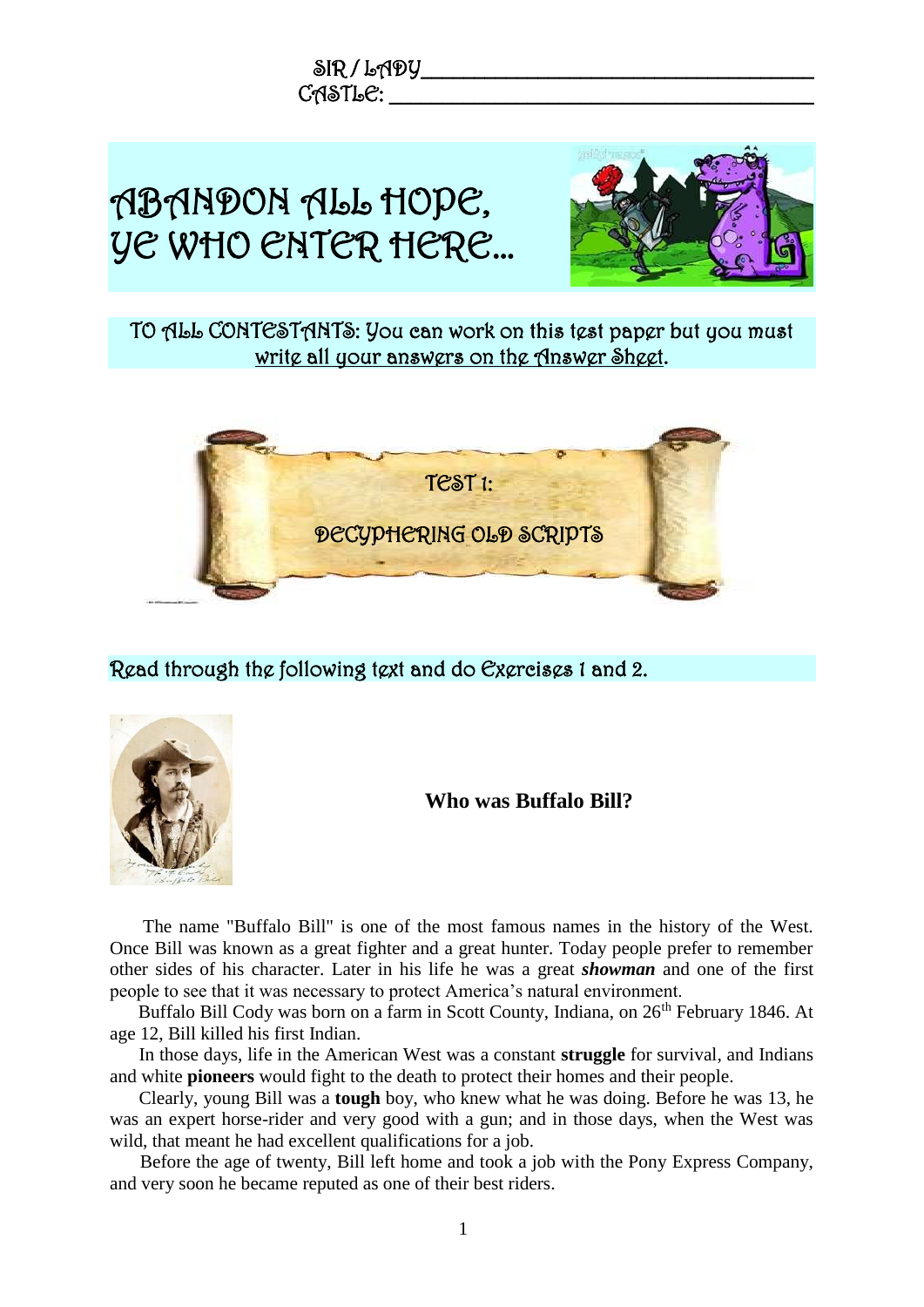### $\delta$ IR / LADY  $C$ ASTL $C:$

 It was the time when the West was being opened up. After the Pony Express, Bill got a job supplying buffalo meat to the men building the Kansas Pacific rail- road. In the space of 17 months, he claims to have killed 4,280 buffaloes. This is where he got his name, "Buffalo Bill".

 In the 1870s, he worked as a scout for the army, during the Indian campaigns, and took part in General Custer's war against the Sioux. Once, he killed Chief Yellow Hand in a **duel**. This was just one of the **exploits** that were written about in popular story books. In those days, anyone who killed Indians was seen as a hero.

 Today, we look at the Indian wars in a different light. Though many American Indians still call themselves "Indians", the expression "native Americans" is considered to be more correct. Huge areas of land have been given back to the Indian nations, and Americans accept that White pioneers stole it from them in the past.

 In fact, Buffalo Bill was one of the first men in America to realise that white Americans and Indians could, and should, work together. Bill made his peace with the Indians, and when he established his famous "Wild West Show", he **recruited** many famous Indians to work with him. They included Red Cloud, Red Shirt, and even Sitting Bull. His grandson says, "At its height, there were over 650 people who travelled with the show, including 250 American Indians. With these Indians, with all the cowboys, they **re-enacted** the robbery of the Deadwood stage coach and the Pony Express mail relay system".

 With the money he earned from his show, Bill *purchased* some land in Wyoming; but by then the West was already changing dramatically. Bill, the once-great buffalo-hunter looked nostalgically at the few rare buffaloes that were still around, and realised that they had to be protected. At the same time, he began trying to conserve aspects of the old Western life that were rapidly disappearing into the  $20<sup>th</sup>$  century. One of the things he did was to help establish America's first National Forest **reserve** in Wyoming.

 When he died, aged 70, Buffalo Bill knew that the old West was almost dead too, except as history and stories. Yet he knew, too, that one of the most famous names associated with its legends, was his own.

**© Linguapress.com**

## Exercise 1: Find the meaning of the words in bold in the text and match them with their definitions. Then, PUT THE LETTERS INTO THE RIGHT BOXES on your Answer Sheet.  $(8 \bullet)$



**Examples:** *showman: a man who runs a show purchase: to buy*

- **1. struggle** a) employ
- **2. pioneer** b) protected area
- **3. tough** c) action, feat
- **4. reserve** d) fight, battle
- **5. duel** e) strong, resistant
- **6. exploit** f) person colonizing new territory
- 
- 
- **7. recruit g**) organised fight between two people
- **8. re-enact** h) imitate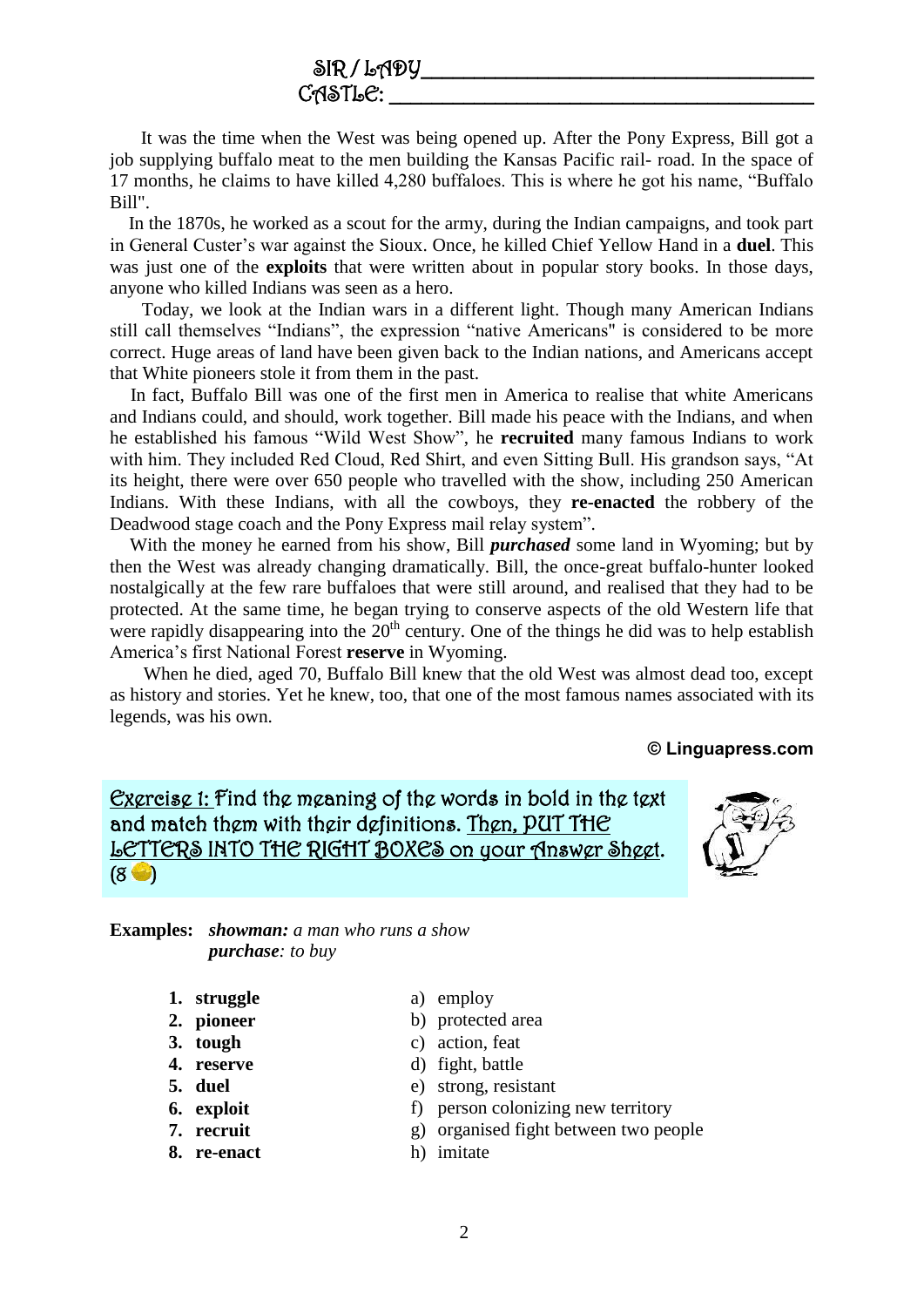## $\delta$ IR / LADY  $C$ ASTL $C$ :

# Exercise 2: Decide whether the following statements are true or false. Circle T for true and F for false. Circle all your answers on the Answer Sheet as well.  $(7 - )$

| 1. | Buffalo Bill made strong efforts to preserve the old Western life that was<br>vanishing into the twentieth century.                      | T/F |
|----|------------------------------------------------------------------------------------------------------------------------------------------|-----|
|    | 2. He was the best rider at Pony Express Company.                                                                                        | T/F |
|    | 3. Red Shirt and Sitting Bull were involved in to Bill's famous Wild West Show.                                                          | T/F |
|    | 4. Buffalo Bill was aware of becoming well-known throughout the old West.                                                                | T/F |
|    | 5. Buffalo Bill never put Indians to death.                                                                                              | T/F |
| 6. | Among his exploits was just only one that was written about him in popular story<br>books. This was killing Chief Yellow Hand in a duel. | T/F |
|    | 7. Buffalo Bill had nothing to do with the real robbery of the Deadwood stage<br>coach.                                                  | T/F |







Exercise 3: Read the article and choose one answer (A, B or C) for each question. Remember: Circle the answers on your <u>Answer Sheet</u> as well.  $(10 \bullet)$ 



# **The positive effects on children of owning a dog**

Brendan's best friend is Tip. Tip and Brendan are inseparable. They teach each other things and they look after each other. Tip has helped Brendan become more responsible, more caring, and a better friend. Brendan is a nine-year-old boy, and Tip is a ten-year-old dog. Brendan and Tip are an example of how owning a dog can have a positive effect on a child's development. Having a dog develops a child's sense of responsibility, broadens his capacity for empathy, and teaches the nature of friendship.

Having a dog helps a child learn how to act responsibly. As a dog owner, the child must take care of the animal's daily needs. The dog must be fed and exercised every day. A dog is completely dependent on its owner for all its needs, including the need for good health and a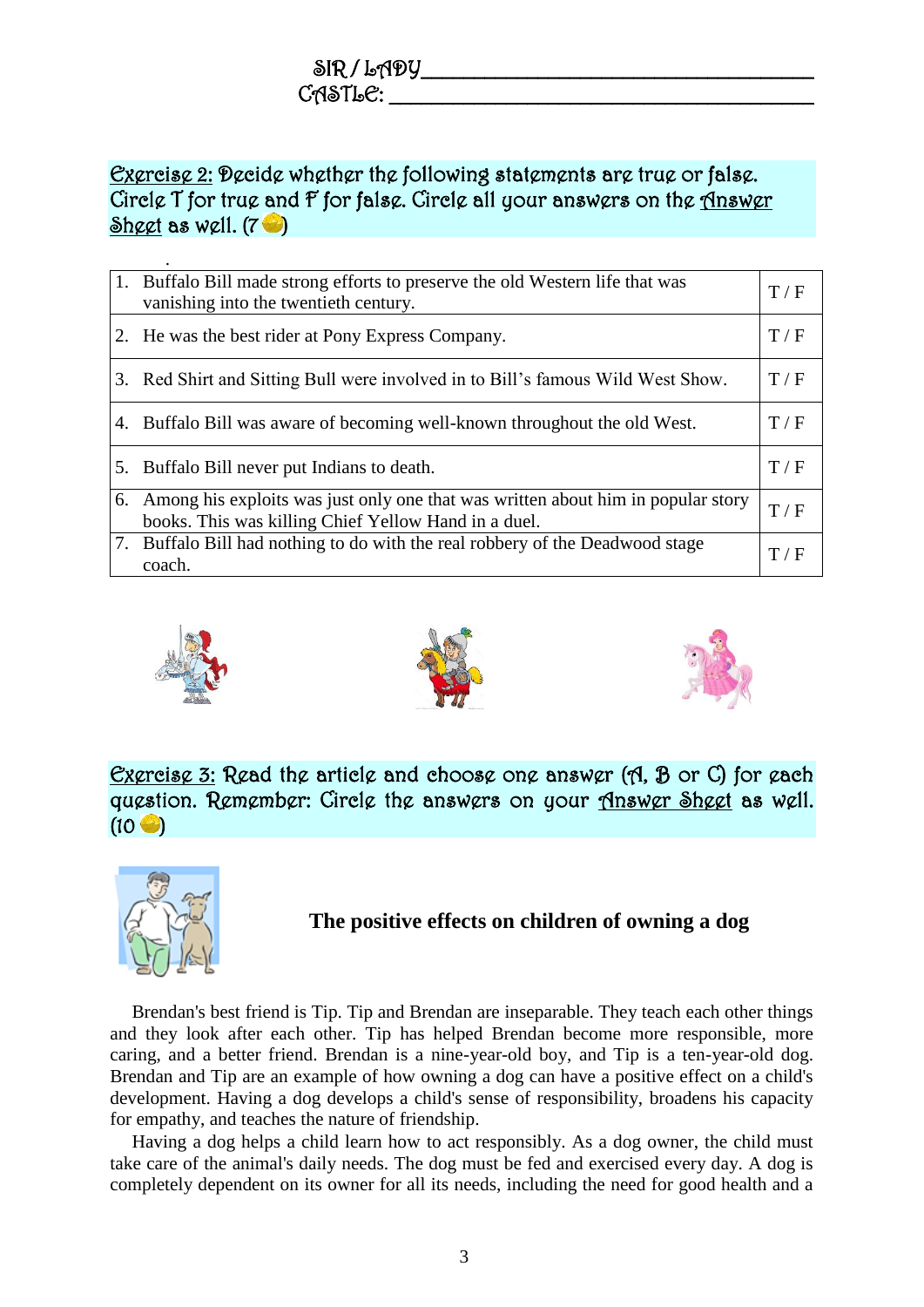safe environment. Therefore, being responsible for a dog also means taking care of the dog so that it stays healthy. Furthermore, the owner must take responsibility for the safety of the dog and the safety of the people it comes into contact with. If the child forgets any of these duties and responsibilities, or ignores any of the dog's needs, the dog will suffer. This teaches the child that his responsibility to the dog is more important than his desire to play with his toys, talk on the phone, or watch TV. This is true not only for the care of a dog, but also for the care of oneself, another person, or one's job. Learning how to take responsibility for the health and welfare of a dog leads to learning how to take responsibility for oneself.

Another lesson that a child can learn from having a dog is how to be empathetic. Empathy is the ability to put oneself in another person's, or in this case another creature's, situation and imagine that person's or creature's feelings or problems. A dog cannot express itself with speech, so its owner must learn how to interpret its behaviour. The child must learn to understand what the dog's behaviour means. Is the dog frightened, aggressive, or sick? The child needs to understand what is going on in the dog's mind. Understanding a situation from the dog's perspective helps the child understand why the dog is behaving in a certain way and what the dog needs. The result of learning to read a dog's behaviour is that the child develops empathy. By learning how to empathize with a dog, the child also learns how to empathize with other people. This leads to the child becoming a more considerate and caring person.

Being considerate and caring are important characteristics in a good friend. One of the most significant benefits of owning a dog is the example of true friendship that a dog provides. A dog gives unconditional love to its owner. A dog will not stop loving its owner because of a little anger, indifference, or neglect. The dog will wait patiently for its owner to pat its head and say a few kind words. This acceptance of the negative qualities and appreciation for the positive qualities of its owner provide a wonderful model of how to be a good friend. A child soon realizes that his dog will always listen to him, will always be ready to play with him, will always protect him, and will always forgive him. A child who has learned to be even half as good a friend to others as his dog is to him will have learned one of the most valuable lessons in life.

These are some of the most important lessons a child will ever learn. The benefits of owning a dog will last the child's entire lifetime. The understanding and appreciation of responsibility, empathy, and friendship that a child develops from the experience of having a dog will help him or her grow into a reliable, caring, and mature adult.

- 1. The word *inseparable* in the text means \_\_\_\_\_\_\_\_\_.
	- A. united
	- B. divorced
	- C. indivisible
- 2. Which of the following has a positive effect on a child's development?
	- A. feeling responsible
	- B. feeling empathy
	- C. both of the above
- 3. A child learns how to be responsible for a dog by \_\_\_\_\_\_\_\_\_.
	- A. taking care of the dog's daily needs
	- B. feeding the dog weekly
	- C. becoming dependent on the dog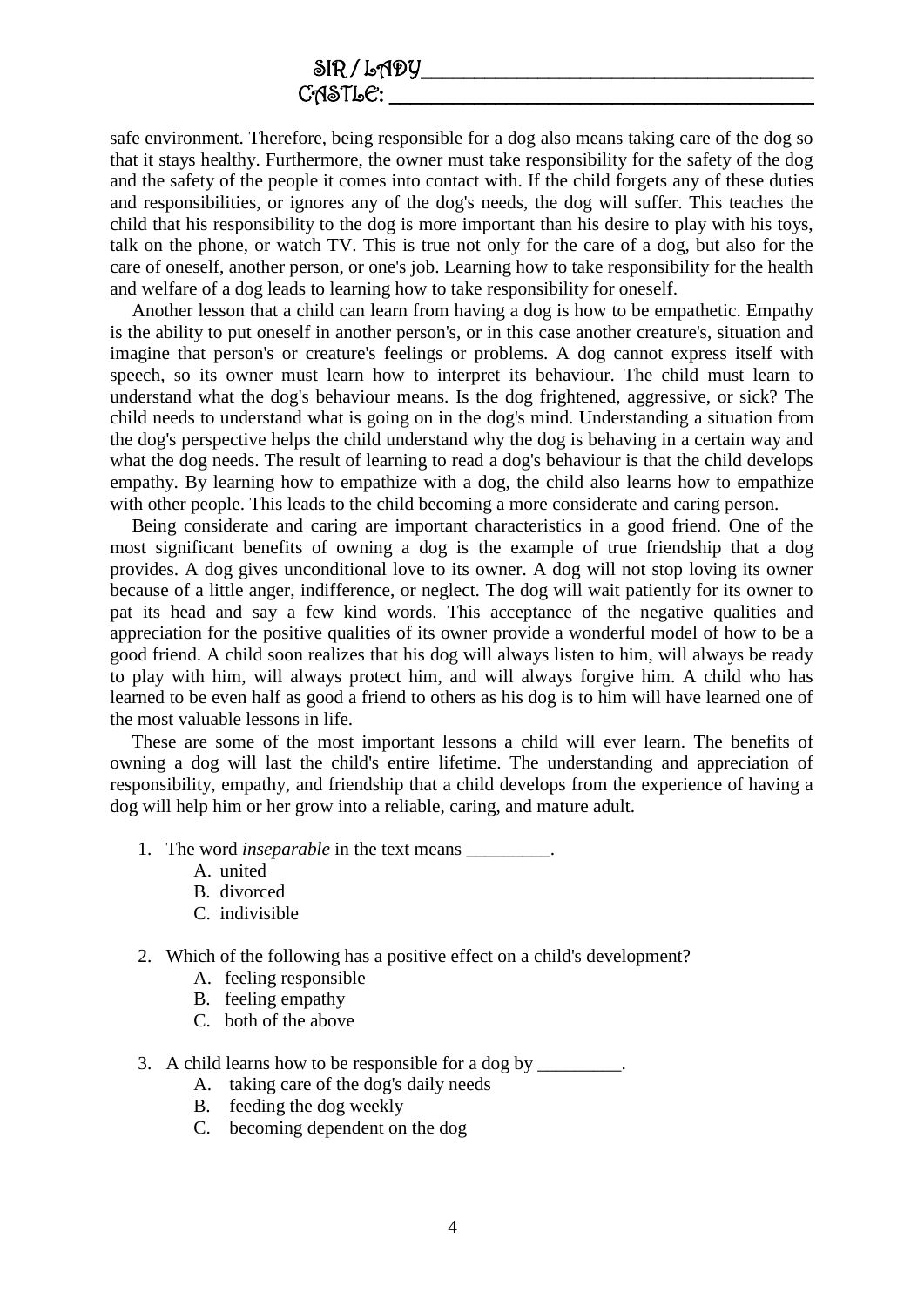- 4. Learning how to care for a dog can help children \_\_\_\_\_\_\_\_\_.
	- A. to choose the dog over playing
	- B. to take responsibility for others
	- C. to get welfare
- 5. Children can learn how to \_\_\_\_\_\_\_\_.
	- A. understand the dog's needs
	- B. get rid of the dog if they don't want to take care of it
	- C. be irresponsible
- 6. The dog's owner must interpret which of the following from their dog's behaviour?
	- A. happiness
	- B. illness
	- C. both of the above
- 7. Which of the following is a positive result of learning how to interpret a dog's behaviour?
	- A. becoming selfish
	- B. becoming empathetic
	- C. being thoughtless
- 8. What kind of love does a dog provide?
	- A. shallow
	- B. one-sided
	- C. unconditional
- 9. Which of the following is NOT a benefit of a child owning a dog?
	- A. companionship
	- B. reliability
	- C. negligence
- 10. Which of the following does NOT have a positive effect on a child's development while having a dog?
	- A. practice of forgiveness
	- B. ignoring the dog's needs
	- C. tolerance of the negative qualities







DRAG-ON DRAG-OFF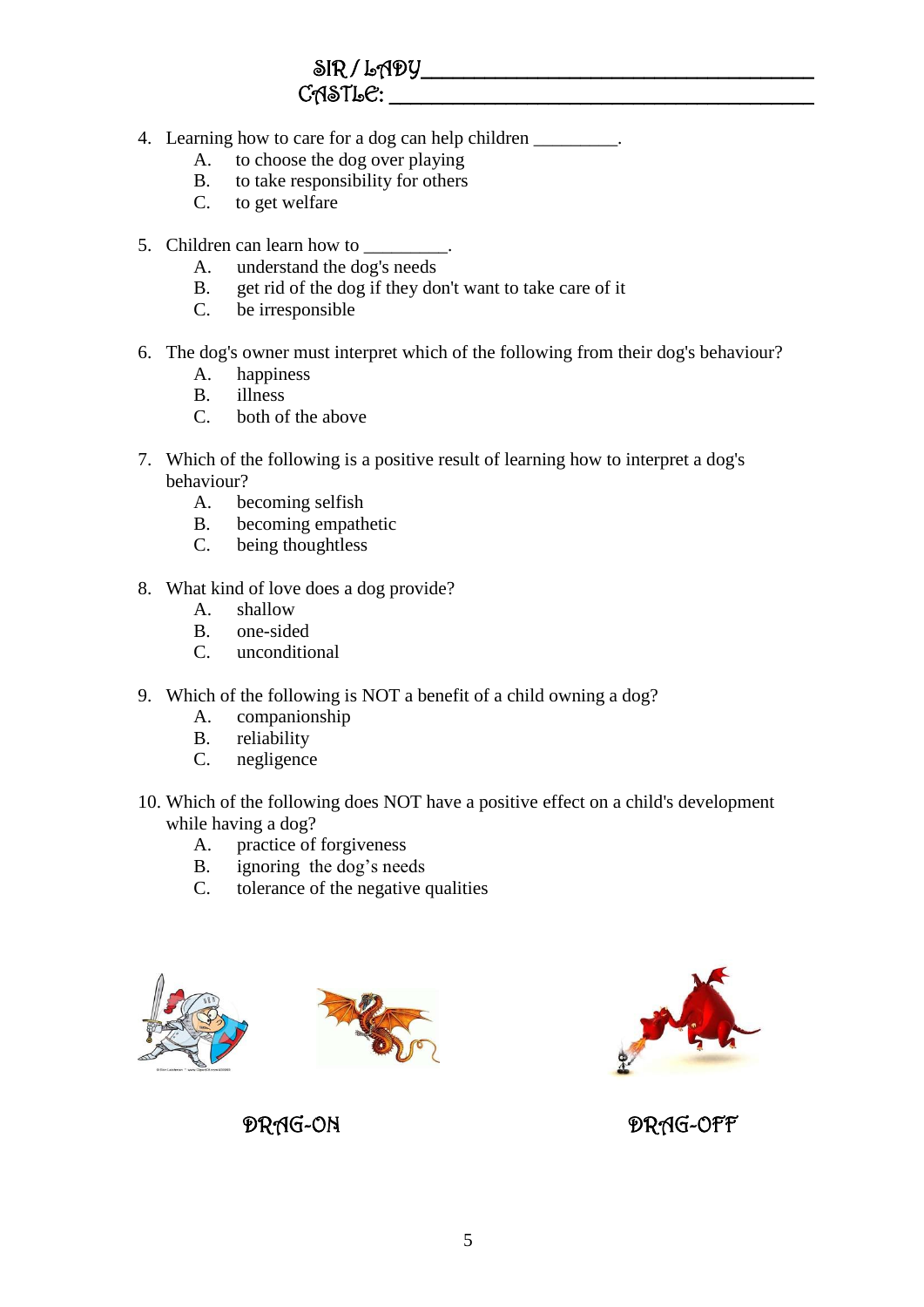

Exercise 2: Choose the right synonym of each word in bold and circle the letters on your Answer Sheet.  $(10 - )$ 

#### **1. quantity**

- A. [rest](http://learnersdictionary.com/quiz/vocabulary/2nd%20batch%20quizzes%20n.19)
- B. [math](http://learnersdictionary.com/quiz/vocabulary/2nd%20batch%20quizzes%20n.19)
- C. [amount](http://learnersdictionary.com/quiz/vocabulary/2nd%20batch%20quizzes%20n.19)
- D. [value](http://learnersdictionary.com/quiz/vocabulary/2nd%20batch%20quizzes%20n.19)

#### **2. advance:**

- A. [shout](http://learnersdictionary.com/quiz/vocabulary/2nd%20batch%20quizzes%20n.21)
- B. [progress](http://learnersdictionary.com/quiz/vocabulary/2nd%20batch%20quizzes%20n.21)
- C. [argue](http://learnersdictionary.com/quiz/vocabulary/2nd%20batch%20quizzes%20n.21)
- D. [take part](http://learnersdictionary.com/quiz/vocabulary/2nd%20batch%20quizzes%20n.21)

#### **3. vitality:**

- A. [liveliness](http://learnersdictionary.com/quiz/vocabulary/2nd%20batch%20quizzes%20n.21)
- B. [highlight](http://learnersdictionary.com/quiz/vocabulary/2nd%20batch%20quizzes%20n.21)
- C. [joy](http://learnersdictionary.com/quiz/vocabulary/2nd%20batch%20quizzes%20n.21)
- D. [courage](http://learnersdictionary.com/quiz/vocabulary/2nd%20batch%20quizzes%20n.21)

#### **4. inflation**:

- A. [wide path](http://learnersdictionary.com/quiz/vocabulary/learners%20dictionary%20vocabulary%20quiz%20n.%2019)
- B. [fact](http://learnersdictionary.com/quiz/vocabulary/learners%20dictionary%20vocabulary%20quiz%20n.%2019)
- C. [price increase](http://learnersdictionary.com/quiz/vocabulary/learners%20dictionary%20vocabulary%20quiz%20n.%2019)
- D. [starting point](http://learnersdictionary.com/quiz/vocabulary/learners%20dictionary%20vocabulary%20quiz%20n.%2019)

#### **5. liberty:**

- A. [record](http://learnersdictionary.com/quiz/vocabulary/learners%20dictionary%20vocabulary%20quiz%20n.%2019)
- B. [bookstore](http://learnersdictionary.com/quiz/vocabulary/learners%20dictionary%20vocabulary%20quiz%20n.%2019)
- C. [freedom](http://learnersdictionary.com/quiz/vocabulary/learners%20dictionary%20vocabulary%20quiz%20n.%2019)
- D. [body part](http://learnersdictionary.com/quiz/vocabulary/learners%20dictionary%20vocabulary%20quiz%20n.%2019)

#### **6. impulse:**

- A. [balance](http://learnersdictionary.com/quiz/vocabulary/learners%20dictionary%20vocabulary%20quiz%20n.%2019)
- B. [destiny](http://learnersdictionary.com/quiz/vocabulary/learners%20dictionary%20vocabulary%20quiz%20n.%2019)
- C. [desire](http://learnersdictionary.com/quiz/vocabulary/learners%20dictionary%20vocabulary%20quiz%20n.%2019)
- D. [choice](http://learnersdictionary.com/quiz/vocabulary/learners%20dictionary%20vocabulary%20quiz%20n.%2019)

#### **7. redundant:**

- A. [unnecessary](http://learnersdictionary.com/quiz/vocabulary/learners%20dictionary%20vocabulary%20quiz%20n.%2019)
- B. [broken](http://learnersdictionary.com/quiz/vocabulary/learners%20dictionary%20vocabulary%20quiz%20n.%2019)
- C. [brought back to life](http://learnersdictionary.com/quiz/vocabulary/learners%20dictionary%20vocabulary%20quiz%20n.%2019)
- D. [useful](http://learnersdictionary.com/quiz/vocabulary/learners%20dictionary%20vocabulary%20quiz%20n.%2019)

#### **8. illusion:**

- A. [special show](http://learnersdictionary.com/quiz/vocabulary/learners%20dictionary%20vocabulary%20quiz%20n.%2019)
- B. [nightmare](http://learnersdictionary.com/quiz/vocabulary/learners%20dictionary%20vocabulary%20quiz%20n.%2019)
- C. [quick drawing](http://learnersdictionary.com/quiz/vocabulary/learners%20dictionary%20vocabulary%20quiz%20n.%2019)
- D. [false appearance](http://learnersdictionary.com/quiz/vocabulary/learners%20dictionary%20vocabulary%20quiz%20n.%2019)

#### **9. isolation:**

- A. [separation](http://learnersdictionary.com/quiz/vocabulary/learners%20dictionary%20vocabulary%20quiz%20n.%2010)
- B. [mansion](http://learnersdictionary.com/quiz/vocabulary/learners%20dictionary%20vocabulary%20quiz%20n.%2010)
- C. [organization](http://learnersdictionary.com/quiz/vocabulary/learners%20dictionary%20vocabulary%20quiz%20n.%2010)
- D. [resistance](http://learnersdictionary.com/quiz/vocabulary/learners%20dictionary%20vocabulary%20quiz%20n.%2010)

#### **10. rhythm:**

- A. [gender](http://learnersdictionary.com/quiz/vocabulary/learners%20dictionary%20vocabulary%20quiz%20n.%2010)
- B. [pattern](http://learnersdictionary.com/quiz/vocabulary/learners%20dictionary%20vocabulary%20quiz%20n.%2010)
- C. [goal](http://learnersdictionary.com/quiz/vocabulary/learners%20dictionary%20vocabulary%20quiz%20n.%2010)
- D. [poem](http://learnersdictionary.com/quiz/vocabulary/learners%20dictionary%20vocabulary%20quiz%20n.%2010)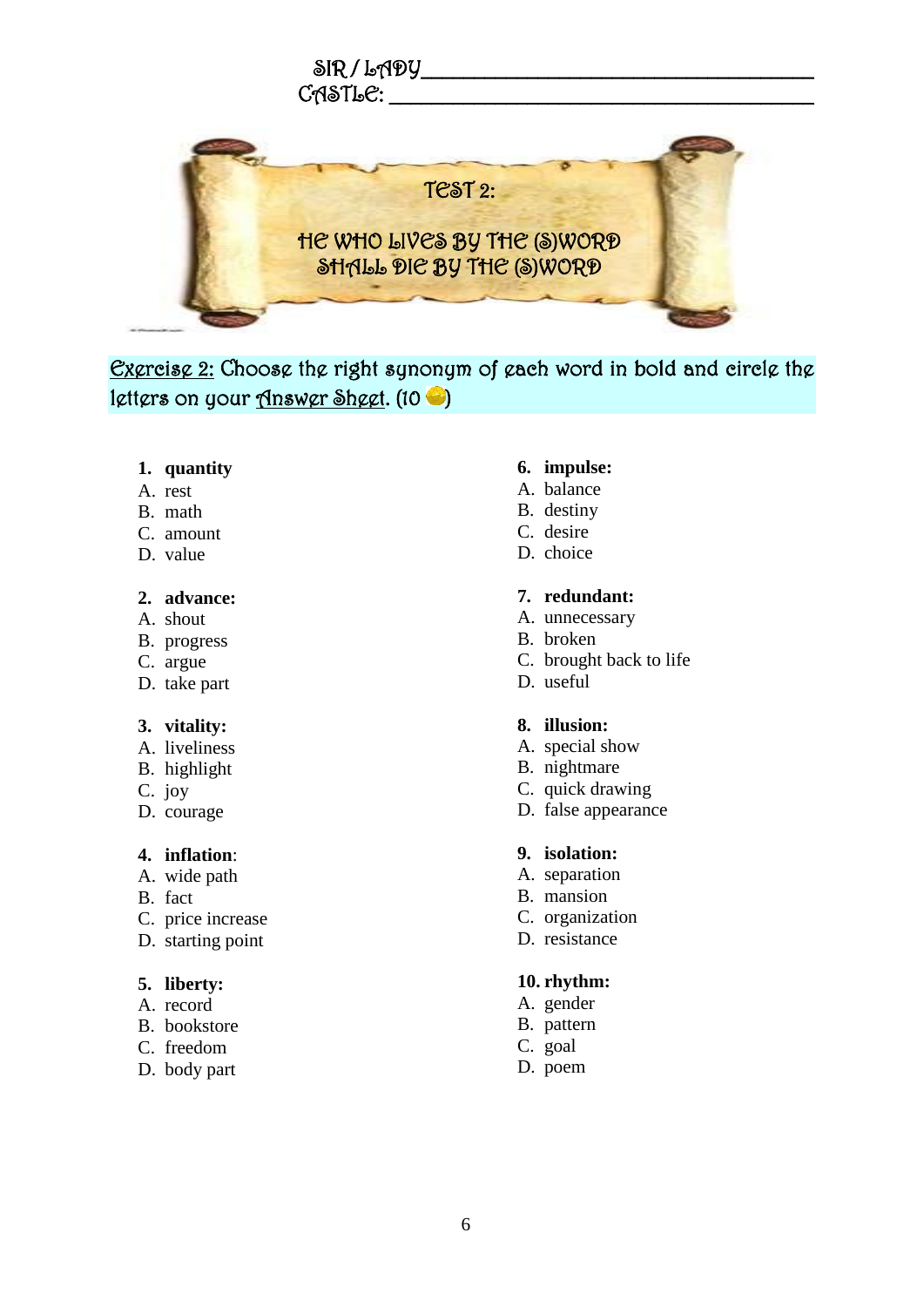$\delta$ R / LADY  $C$  $A$  $S$  $T$  $b$  $C$ :

# Exercise 2: Read the text below and use the words in brackets to form the words that fit into the gaps (1-15). Use only one word to complete each gap. Remember: Write all your answers on the Answer Sheet. (15

According to experts, the way you spend your free time is vital to your general (1) **The HAPPY**), and getting the right balance is very important. It goes without saying that physical (2) \_\_\_\_\_\_\_\_\_\_\_\_\_\_\_\_\_\_\_\_\_ (FIT) is the key, so everyone's leisure time should include some form of exercise, (3) \_\_\_\_\_\_\_\_\_\_\_\_\_\_\_ (IDEAL) something that you find (4) \_\_\_\_\_\_\_\_\_\_\_\_\_\_\_\_\_\_\_\_\_ (ENJOY). Most people also gain (5) \_\_\_\_\_\_\_\_\_\_\_\_\_\_\_\_\_\_\_\_\_ (SATISFY) from doing something (6) \_\_\_\_\_\_\_\_\_\_\_\_\_\_\_\_\_\_\_\_\_ (CREATE), such as painting, cooking or gardening. However, not all your free time (7) \_\_\_\_\_\_\_\_\_\_\_\_\_\_\_\_\_\_\_\_\_\_ (ACTIVE) should be solitary or you may end up feeling lonely. (8) \_\_\_\_\_\_\_\_\_\_\_\_\_\_\_\_\_\_\_\_\_ (COMPANION) is also important to most people's sense of well-being. But you must find the right kind of social (9) \_\_\_\_\_\_\_\_\_\_\_\_\_\_\_\_\_\_\_\_\_ (INTERACT). (10) \_\_\_\_\_\_\_\_\_\_\_\_\_\_\_\_\_\_\_\_\_ (MEMBER) in some groups, such as (11)  $(POLITICS)$  parties can  $(SIMPLE)$  lead to stress and  $(13)$ (FRUSTRATE). Joining a (14) \_\_\_\_\_\_\_\_\_\_\_\_\_\_\_\_\_\_\_\_\_ (SOCIETY) group like a choir or a dance classes is likely to be much more  $(15)$  \_\_\_\_\_\_\_\_\_\_\_\_\_\_\_\_\_\_\_\_\_\_\_\_ (BENEFIT).

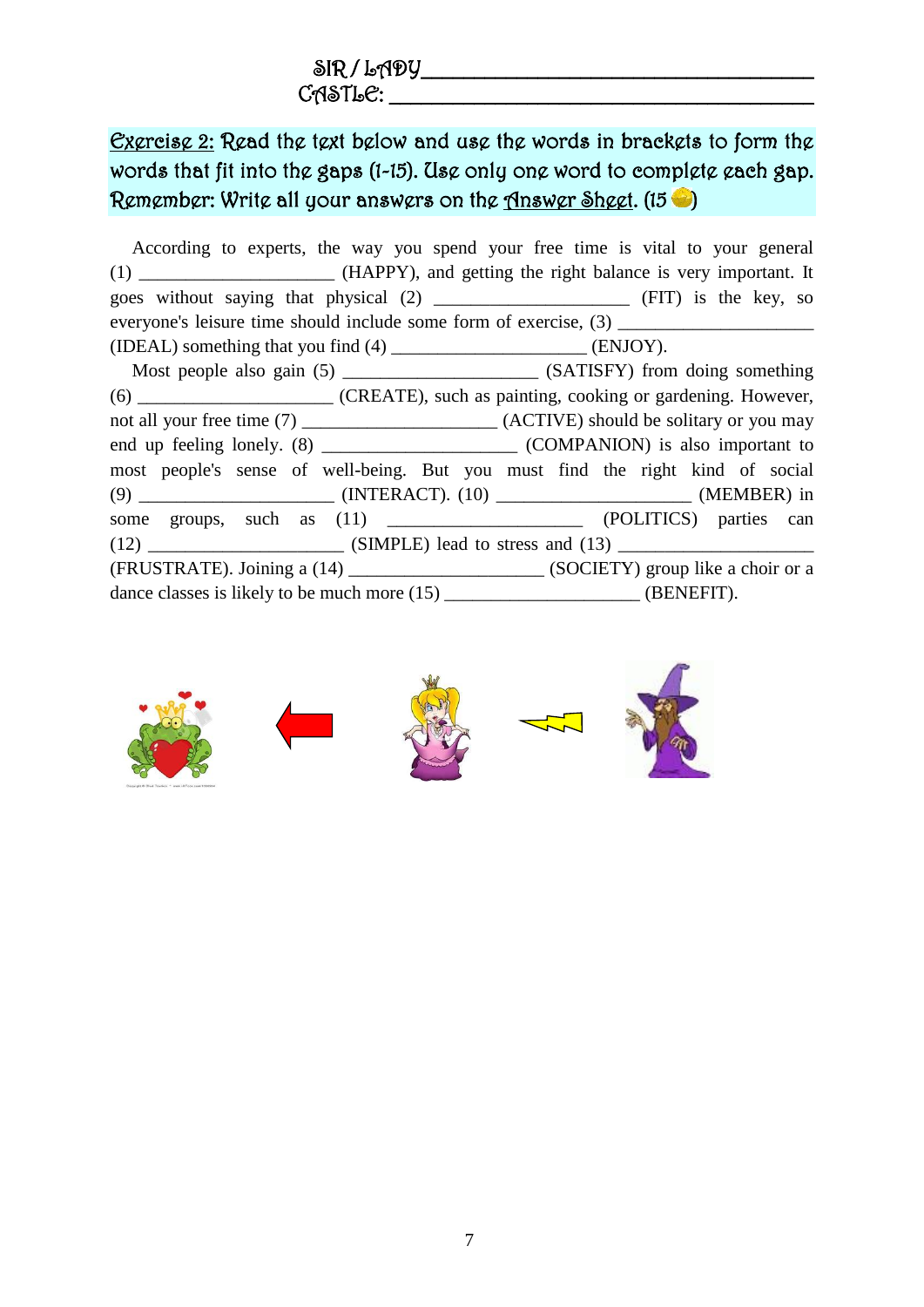



Exercise 1: Read the text below and use the words in the box to complete it. There is one extra word which you do not need to use. Remember: Write all your answers on the Answer Sheet.  $(15 - )$ 

likely, tended, our, main, brain, first, have, that, back, more, to, being, with, most, totally, had

# **Finding the Centre of Fun**

Decoding the brain has proved no laughing matter. People who 1)…………… suffered injuries to the front of their brain do not get complex humorous stories or 2)………….. sophisticated jokes, according to research. The scientists from the University of Toronto say that, for the  $3)$ …………... time, they have located the  $4)$  …………….. centre of humour in the right frontal lobe of the brain. "We've always thought of humour as an intangible part of 5)……………. personality," said Dr Prathiba Shammi of the university's Department of Psychology. The researchers tested numerous responses 6) ………… jokes in 31 adults aged 18 to 70. The study found 7)…………… people with problems in the frontal lobe of their brain found it 8)……………….. difficult to appreciate written and verbal jokes and cartoons. They chose the wrong punch lines to jokes and were 9) …………… to choose 10.………… illogical endings. For example, they were asked to finish the following joke:

A teenager is 11) ……………. interviewed for a summer job. "You'll get \$50 a week to start off," says his boss. "Then after a month you'll get a rise to \$75 a week." The guinea pigs then 12)………….. to choose from a range of punch lines: "I'd like to take the job. When can I start?" "Hey boss, your nose is too big for your face!" "That's great! I'll come 13) ………….. in a month." The third answer was the correct one, but people 14)………….. damage to their right frontal lobe 15)…………. to choose the second punch line.